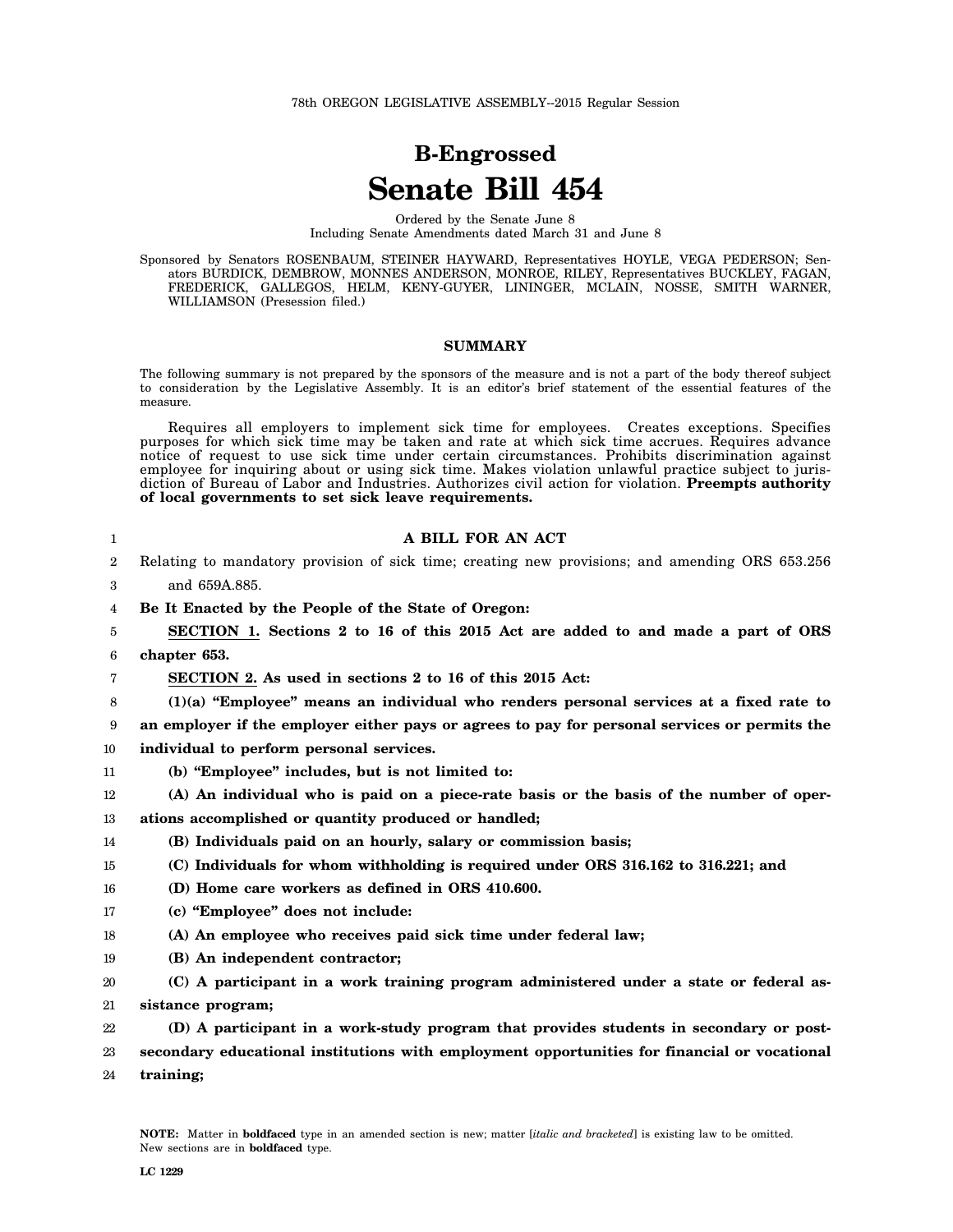1 2 **(E) A railroad worker exempted under the federal Railroad Unemployment Insurance Act; and**

**(F) An individual employed by that individual's parent, spouse or child.**

4 5 6 7 **(2)(a) "Employer" means any person that employs one or more employees working anywhere in this state, a political subdivision of the state and any county, city, district, authority, public corporation or entity, and any instrumentality of a county, city, district, authority, public corporation or entity, organized and existing under law or charter.**

8 **(b) "Employer" includes an employer located in a city with a population exceeding 500,000.**

9 **(c) "Employer" does not include the federal government.**

10 11 12 **(3) "Employer located in a city with a population exceeding 500,000" includes, but is not limited to, an employer that maintains any office, store, restaurant or establishment in that city.**

13

3

**(4) "Family member" has the meaning given that term in ORS 659A.150.**

14 15 16 17 **(5)(a) "Front-load," except as provided in paragraph (b) of this subsection, means to assign and make available a certain number of hours of sick time to an employee as soon as the employee becomes eligible to use sick time and on the first day of the immediately subsequent year without regard to an accrual rate.**

18 19 20 21 22 **(b) For employees employed by an employer for less than a full year, "front-load" means to assign and make available to an employee as soon as the employee becomes eligible to use sick time a number of hours of sick time that is the pro rata percentage of the hours the employee would be entitled to for an entire year based on the number of hours the employee was actually employed by the employer for the year.**

23

25

24 **(6) "Paid sick time" means time off: (a) That is provided to an employee by an employer that employs 10 or more employees;**

**(b) That may be used for the purposes specified in section 6 of this 2015 Act; and**

26 27 28 **(c) That is compensated at the regular rate of pay and without reductions in benefits, including but not limited to health care benefits, that the employee earns from the employer at the time the employee uses the paid sick time.**

29 30 31 32 33 34 **(7) "Sick time" means time during which an employee is permitted to be absent from work for a reason authorized under section 6 of this 2015 Act without a reduction in benefits, including but not limited to health care benefits, that the employee earns from the employer. (8) "Year" includes any consecutive 12-month period, such as a calendar year, a tax year, a fiscal year, a contract year or the 12-month period beginning on the anniversary of the date of employment of the employee.**

35 36 37 38 39 **SECTION 3. (1)(a) Employers that employ at least 10 employees working anywhere in this state shall implement a sick time policy that allows an employee to earn and use up to 40 hours of paid sick time per year. Paid sick time shall accrue at the rate of at least one hour of paid sick time for every 30 hours the employee works or 1-1/3 hours for every 40 hours the employee works.**

40 41 42 43 44 **(b) Employers that employ fewer than 10 employees working anywhere in this state shall implement a sick time policy that allows an employee to earn and use up to 40 hours of unpaid sick time per year. Unpaid sick time shall accrue at the rate of at least one hour of unpaid sick time for every 30 hours the employee works or 1-1/3 hours for every 40 hours the employee works.**

45

**(c) Employers that employ at least 10 employees working anywhere in this state and**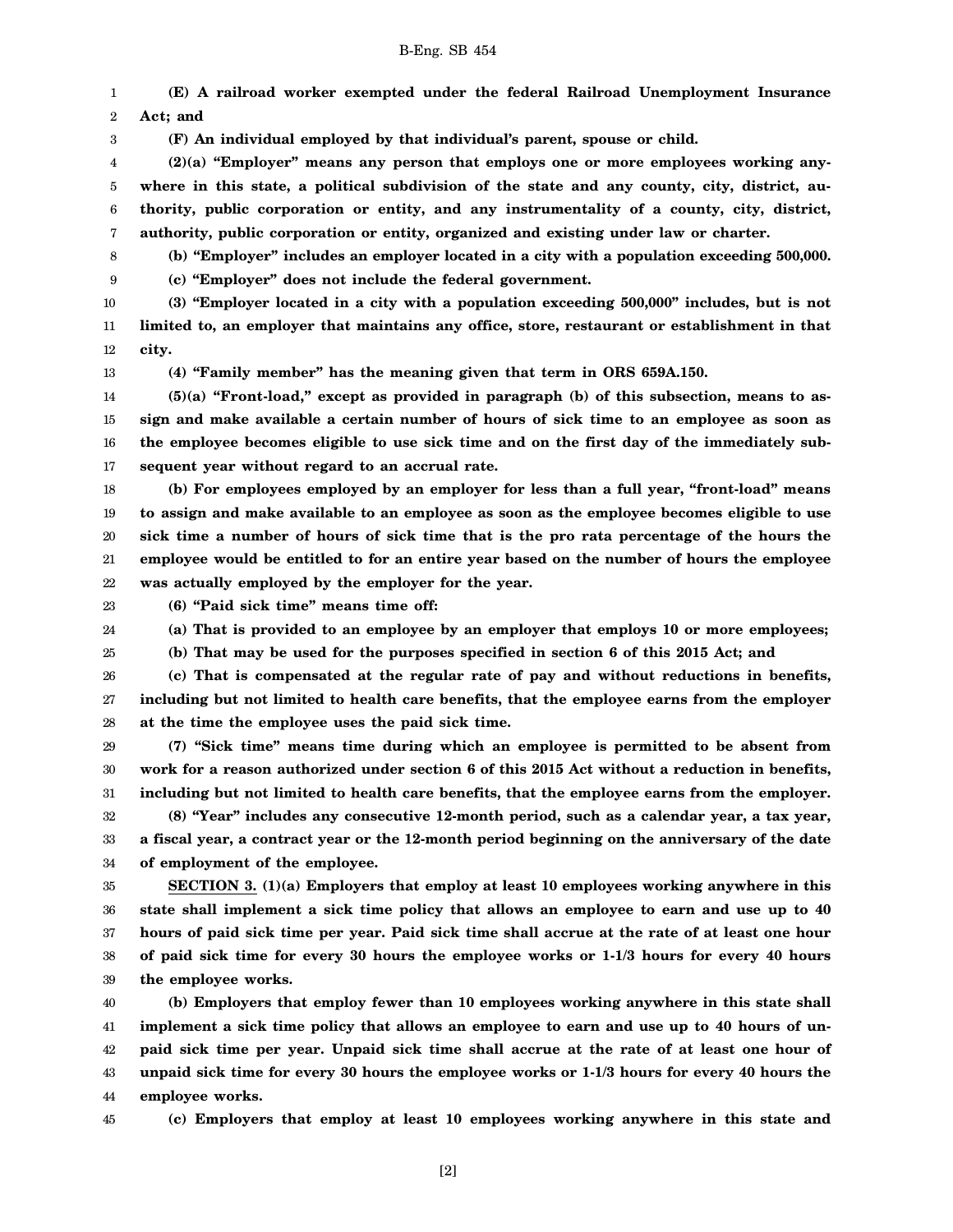1 **front-load for employees at least 40 hours of paid sick time or paid time off at the beginning**

2 **of each year used to calculate the accrual and usage of sick time or time off need not comply**

3 **with subsections (1)(a) and (3) of this section.**

4 5 6 7 **(d) Employers that employ fewer than 10 employees working anywhere in this state and front-load for employees at least 40 hours of unpaid sick time or unpaid time off at the beginning of each year used to calculate the accrual and usage of sick time or time off need not comply with subsections (1)(b) and (3) of this section.**

8 9 10 11 **(2)(a) The number of employees employed by an employer shall be ascertained by determining that the per-day average number of employees is 10 or greater for each of 20 workweeks in the calendar year or the fiscal year of the employer immediately preceding the year in which the leave is to be taken.**

12 13 14 15 16 **(b) If the business of the employer was not in existence for the entire year preceding the determination made under paragraph (a) of this subsection, the number of employees shall be based on any 20 workweeks preceding the request for sick time, which may include workweeks in the current year, the preceding year or a combination of workweeks in the current year and the preceding year.**

17 18 19 **(3) An employee shall begin to earn and accrue sick time on the first day of employment with an employer. The employee may carry over up to 40 hours of unused sick time from one year to a subsequent year. However, an employer may adopt a policy that limits:**

20

21

**(a) An employee to accruing no more than 80 hours of sick time; or**

**(b) An employee to using no more than 40 hours of sick time in a year.**

22 23 **(4)(a) An employer is not required to carry over unused sick time if, by mutual consent, the employer and an employee agree that:**

24 25 26 27 28 **(A) If the employer has 10 or more employees working anywhere in this state, the employee will be paid for all unused paid sick time at the end of the year in which the sick time is accrued and the employer will credit the employee with an amount of paid sick time that meets the requirements of this section on the first day of the immediately subsequent year; or**

29 30 31 **(B) If the employer has fewer than 10 employees working anywhere in this state, the employer will credit the employee with an amount of sick time that meets the requirements of this section on the first day of the immediately subsequent year.**

32 33 **(b) The Commissioner of the Bureau of Labor and Industries shall adopt rules for the determination of the number of employees employed by an employer.**

34 35 **(5)(a) An employee is eligible to use sick time beginning on the 91st calendar day of employment with the employer and may use sick time as it is accrued.**

36 37 **(b) An employer may authorize an employee to use accrued sick time prior to the 91st calendar day of employment.**

38 39 40 41 42 43 44 45 **(c)(A) An employer that employs 10 or more employees working anywhere in this state shall pay an employee for accrued sick time used at the regular rate of pay of the employee. (B) For an employee employed on a commission or piece-rate basis by an employer that employs 10 or more employees working anywhere in this state, the employer shall pay the employee for accrued sick time used at the employee's regular rate of pay. If the employee is paid on a commission or piece-rate basis and does not have a previously established regular rate of pay, the employer shall pay the employee at a rate equal to at least the minimum wage specified in ORS 653.025.**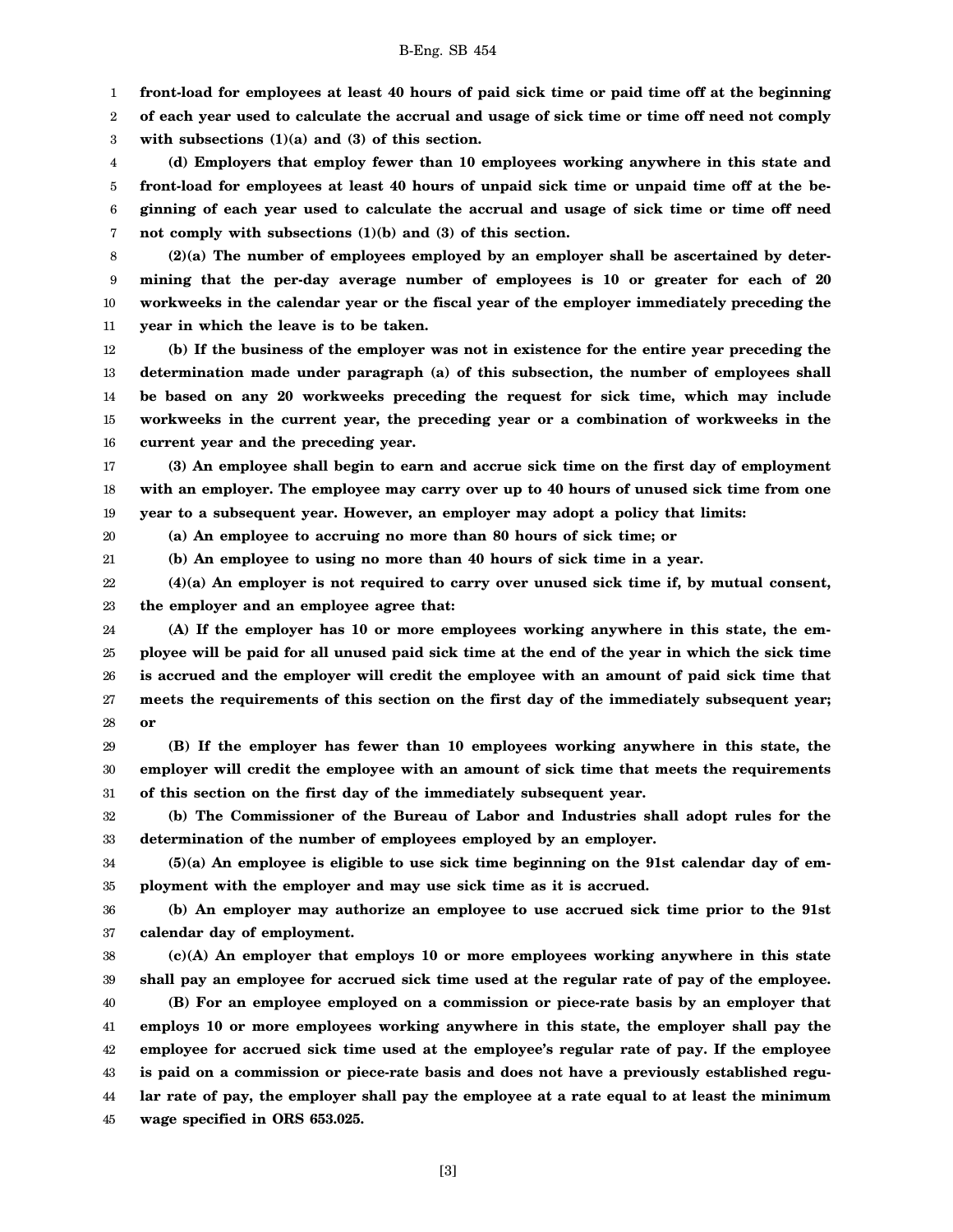1 2 3 4 5 **(6) An employee who is exempt from overtime requirements under 29 U.S.C. 213(a)(1) of the federal Fair Labor Standards Act of 1938 is presumed to work 40 hours in each workweek for the purpose of accrual of sick time unless the actual workweek of the employee is less than 40 hours, in which case sick time accrues based on the actual workweek of the employee.**

6 7 8 **(7) Nothing in sections 2 to 16 of this 2015 Act requires an employer to compensate an employee for accrued unused sick time upon the employee's termination, resignation, retirement or other separation from employment.**

9

**(8) An employer may not require an employee to:**

10 11 **(a) Search for or find a replacement worker as a condition of the employee's use of accrued sick time; or**

12

**(b) Work an alternate shift to make up for the use of sick time.**

13 14 15 16 17 18 **(9) Upon mutual consent by the employee and the employer, an employee may work additional hours or shifts to compensate for hours or shifts during which the employee was absent from work without using accrued sick time for the hours or shifts missed. However, the employer may not require the employee to work additional hours or shifts authorized by this subsection. If the employee works additional hours or shifts, the employer must comply with any applicable federal, state or local laws regarding overtime pay.**

19 20 **(10) An employee retains accrued sick time if the employer sells, transfers or otherwise assigns the business or an interest in the business to another employer.**

21 22 23 **(11)(a) An employer shall restore previously accrued unused sick time to an employee who is reemployed by that employer within 180 days of separation from employment with the employer.**

24 25 26 27 28 29 **(b) If an employee leaves employment with an employer before the 91st day of employment and subsequently is reemployed by that employer within 180 days of separation from employment, the employer shall restore the accrued sick time balance the employee had when the employee left the employment of the employer and the employee may use accrued sick time after the combined total of days of employment with the employer exceeds 90 calendar days.**

30 31 32 33 **(12) If an employee is transferred to a separate division, entity or location of the employer but remains employed by that same employer, the employee is entitled to use all sick time accrued while working at the former division, entity or location of the employer and is entitled to retain or use all sick time as provided by sections 2 to 16 of this 2015 Act.**

34 35 **(13) Employers located in a city with a population exceeding 500,000 shall comply with sections 2 to 16 of this 2015 Act, except that:**

36 37 38 39 **(a) If an employer located in a city with a population exceeding 500,000 employs at least six employees working anywhere in this state, the employer shall implement a policy consistent with this section as it applies to employers with at least 10 employees working anywhere in this state.**

40 41 42 43 **(b) If an employer located in a city with a population exceeding 500,000 employs fewer than six employees working anywhere in this state, the employer shall implement a policy consistent with this section as it applies to employers with fewer than 10 employees working anywhere in this state.**

44 45 **SECTION 4. (1) An employer with a sick leave policy, paid vacation policy, paid personal time off policy or other paid time off program that is substantially equivalent to or more**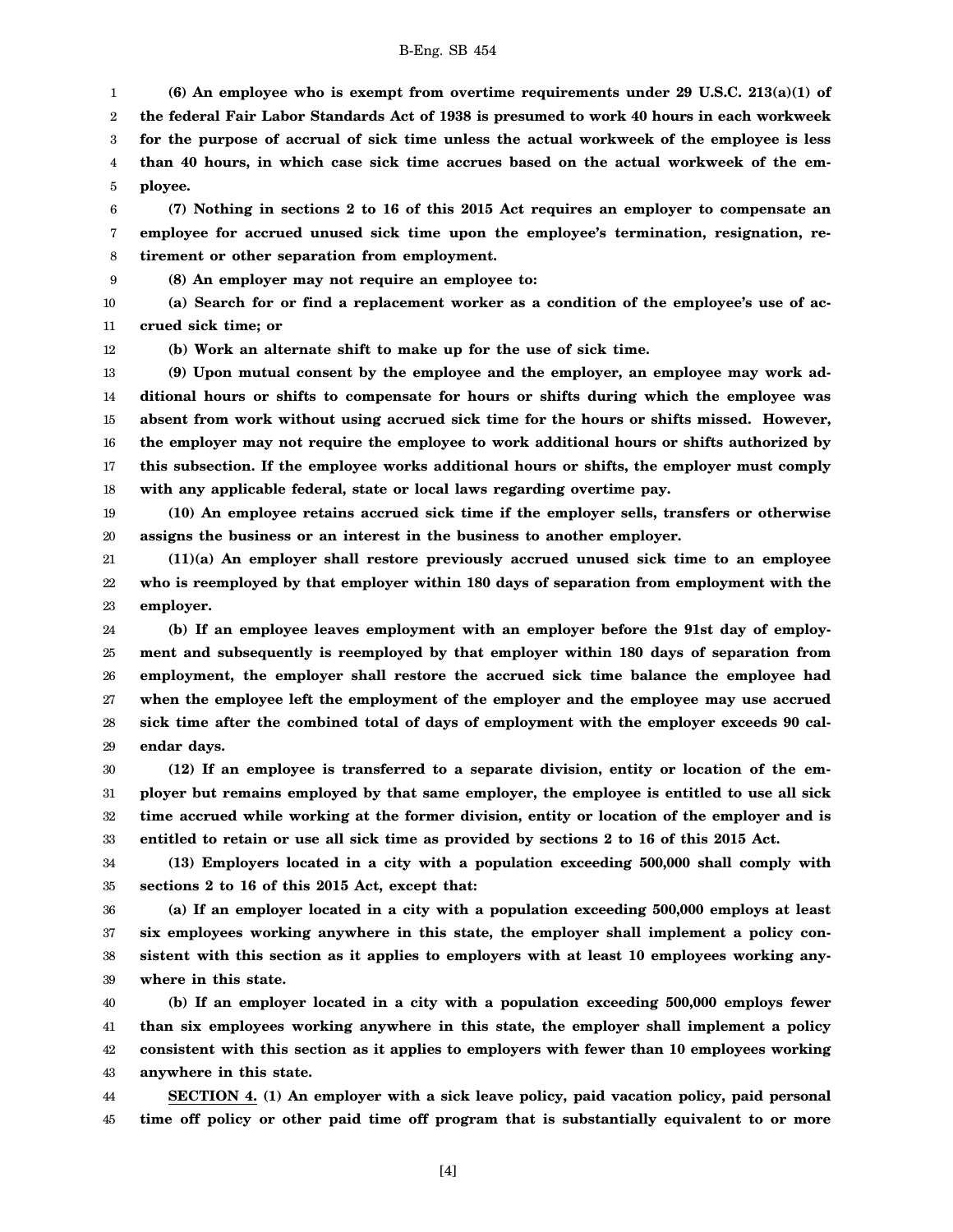1 **generous to the employee than the minimum requirements of sections 2 to 16 of this 2015**

2 3 **Act shall be deemed to be in compliance with the requirements of sections 2 to 16 of this 2015 Act.**

4 5 6 7 8 9 **(2) If an employee of an employer that has a policy for paid sick time, paid vacation leave, paid personal time off or other paid time off programs has exhausted all paid and unpaid leave available to the employee, the employer is not obligated to provide additional leave for paid or unpaid sick time as required by sections 2 to 16 of this 2015 Act. However, the employer may be obligated to provide paid or unpaid sick time by federal or state law that provides for paid or unpaid leave for similar purposes.**

10 11 12 **SECTION 5. Notwithstanding section 3 (5) of this 2015 Act, an employee who is employed by an employer on the effective date of this 2015 Act is eligible to use any accrued sick time as it accrues on or after the effective date of this 2015 Act.**

**SECTION 6. An employee may use sick time earned under section 3 of this 2015 Act:**

14 15 16 **(1) For an employee's mental or physical illness, injury or health condition, need for medical diagnosis, care or treatment of a mental or physical illness, injury or health condition or need for preventive medical care.**

17 18 19 20 **(2) For care of a family member with a mental or physical illness, injury or health condition, care of a family member who needs medical diagnosis, care, or treatment of a mental or physical illness, injury or health condition or care of a family member who needs preventive medical care.**

21 **(3) Notwithstanding ORS 659A.153, for any other purpose specified in ORS 659A.159.**

22 **(4) For a purpose specified in ORS 659A.272, notwithstanding ORS 659A.270 (1).**

23 24 25 26 **(5) To donate accrued sick time to another employee if the other employee uses the donated sick time for a purpose specified in this section and the employer has a policy that allows an employee to donate sick time to a coworker for a purpose specified in this section. (6) In the event of a public health emergency. For purposes of this subsection, a public**

27 **health emergency includes, but is not limited to:**

13

28 29 **(a) Closure of the employee's place of business, or the school or place of care of the employee's child, by order of a public official due to a public health emergency;**

30 31 32 33 **(b) A determination by a lawful public health authority or by a health care provider that the presence of the employee or the family member of the employee in the community would jeopardize the health of others, such that the employee must provide self care or care for the family member; or**

34 35 **(c) The exclusion of the employee from the workplace under any law or rule that requires the employer to exclude the employee from the workplace for health reasons.**

36 37 38 **SECTION 7. (1)(a) Upon request of an employee with accrued sick time available, an employer must allow the employee to use sick time. If possible, the employee shall include the anticipated duration of the sick time requested in the request.**

39 40 **(b) Sick time earned under section 3 of this 2015 Act shall be taken in hourly increments unless:**

41 **(A) To do so would impose an undue hardship on the employer; and**

42 43 44 **(B) The employer has a policy or combination of policies that allows an employee to use at least 56 hours of paid leave per year that may be taken in minimum increments of four hours and may be used for the purposes specified in section 6 of this 2015 Act.**

45 **(c) The Commissioner of the Bureau of Labor and Industries shall adopt rules for the**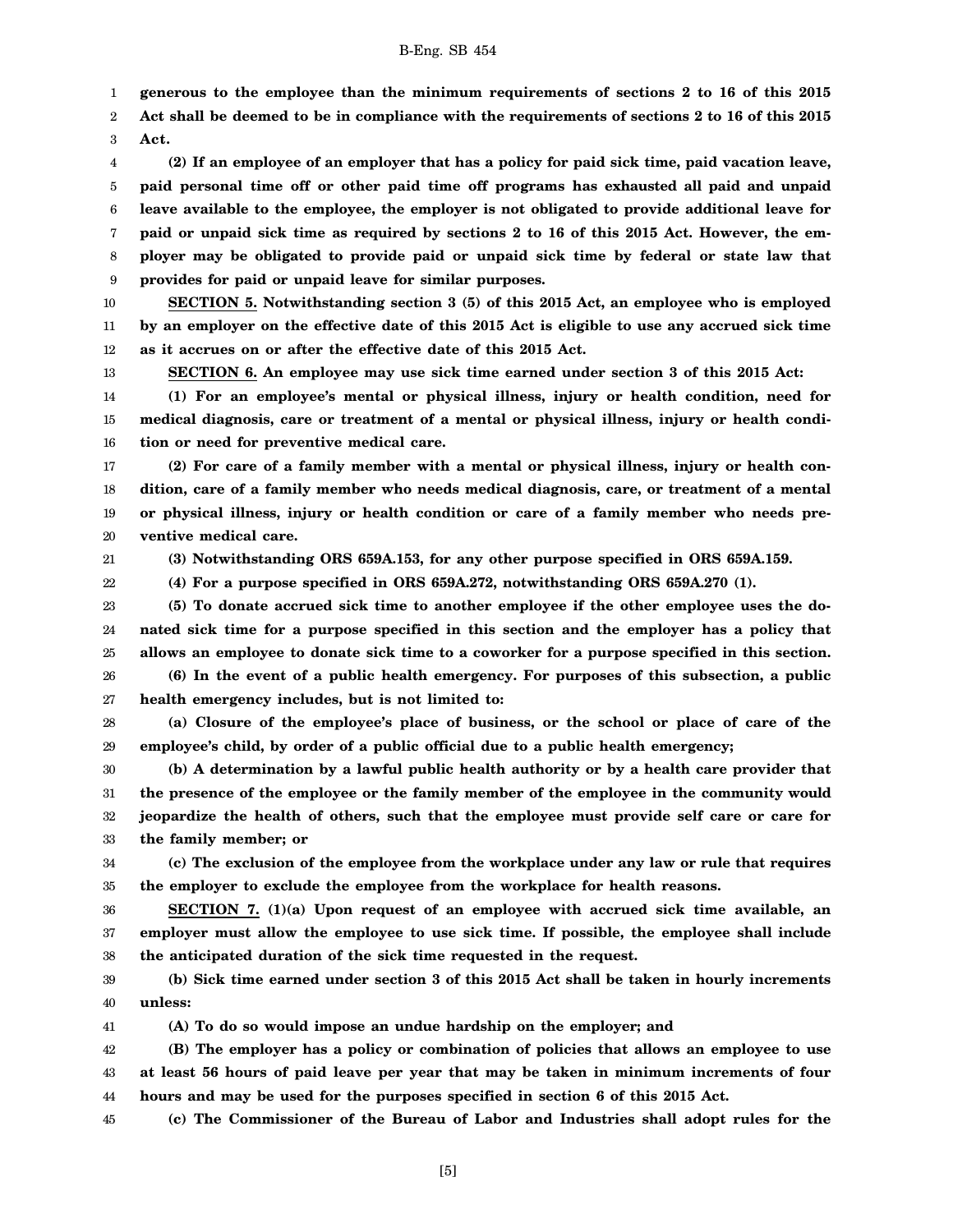1 **implementation and administration of this subsection. The rules adopted shall include, but**

2 **need not be limited to, criteria for establishment of undue hardship under this section that**

3 **are based on the difficulty of securing a replacement worker while allowing the employer to**

4 **apply a consistent policy to all employees.**

5 6 7 **(2) An employer may require the employee to comply with the employer's usual and customary notice and procedural requirements for absences or for requesting time off if those requirements do not interfere with the ability of the employee to use sick time.**

8

**(3) If the need to use sick time is foreseeable:**

9 10 11 **(a) The employer may require reasonable advance notice of the employee's intention to use sick time, not to exceed 10 days prior to the date the sick time is to begin or as soon as otherwise practicable; and**

12 13 **(b) The employee shall make a reasonable attempt to schedule the use of sick time in a manner that does not unduly disrupt the operations of the employer.**

14 15 16 17 **(4) If the need to use sick time is unforeseeable, the employee shall provide notice to the employer as soon as practicable and must comply generally with the employer's notice or procedural requirements for requesting or reporting other time off if those requirements do not interfere with the ability of the employee to use sick time.**

18 19 20 21 22 **SECTION 8. (1)(a) If an employee takes more than three consecutive scheduled workdays of sick time for a purpose described in section 6 (1) to (4) of this 2015 Act, an employer may require the employee to provide verification from a health care provider of the need for the sick time, or certification of the need for leave for purposes of ORS 659A.272 as provided in ORS 659A.280.**

23 24 25 26 **(b) If the need for sick time is foreseeable and is projected to last more than three scheduled workdays and an employee is required to provide notice under section 7 of this 2015 Act, the employer may require that verification or certification be provided before the sick time commences or as soon as otherwise practicable.**

27 28 **(c) If the employee commences sick time without providing prior notice required by the employer under section 7 of this 2015 Act:**

29 30 **(A) Medical verification shall be provided to the employer within 15 calendar days after the employer requests the verification; or**

31 32 **(B) Certification provided as specified in ORS 659A.280 shall be provided to the employer within a reasonable time after the employee receives the request for certification.**

33 34 35 **(2) The employer shall pay any reasonable costs for providing medical verification or certification required under this section, including lost wages, that are not paid under a health benefit plan in which the employee is enrolled.**

36 37 38 **(3)(a) An employer may not require that the verification or certification required under this section explain the nature of the illness or details related to the domestic violence, sexual assault, harassment, or stalking that necessitates the use of sick time.**

39 40 41 42 43 44 **(b) If an employer suspects that an employee is abusing sick time, including engaging in a pattern of abuse, the employer may require verification from a health care provider of the need of the employee to use sick time, regardless of whether the employee has used sick time for more than three consecutive days. As used in this paragraph, "pattern of abuse" includes, but is not limited to, repeated use of unscheduled sick time on or adjacent to weekends, holidays, vacation days or paydays.**

45 **(4) As used in this section, "health care provider" has the meaning given that term in**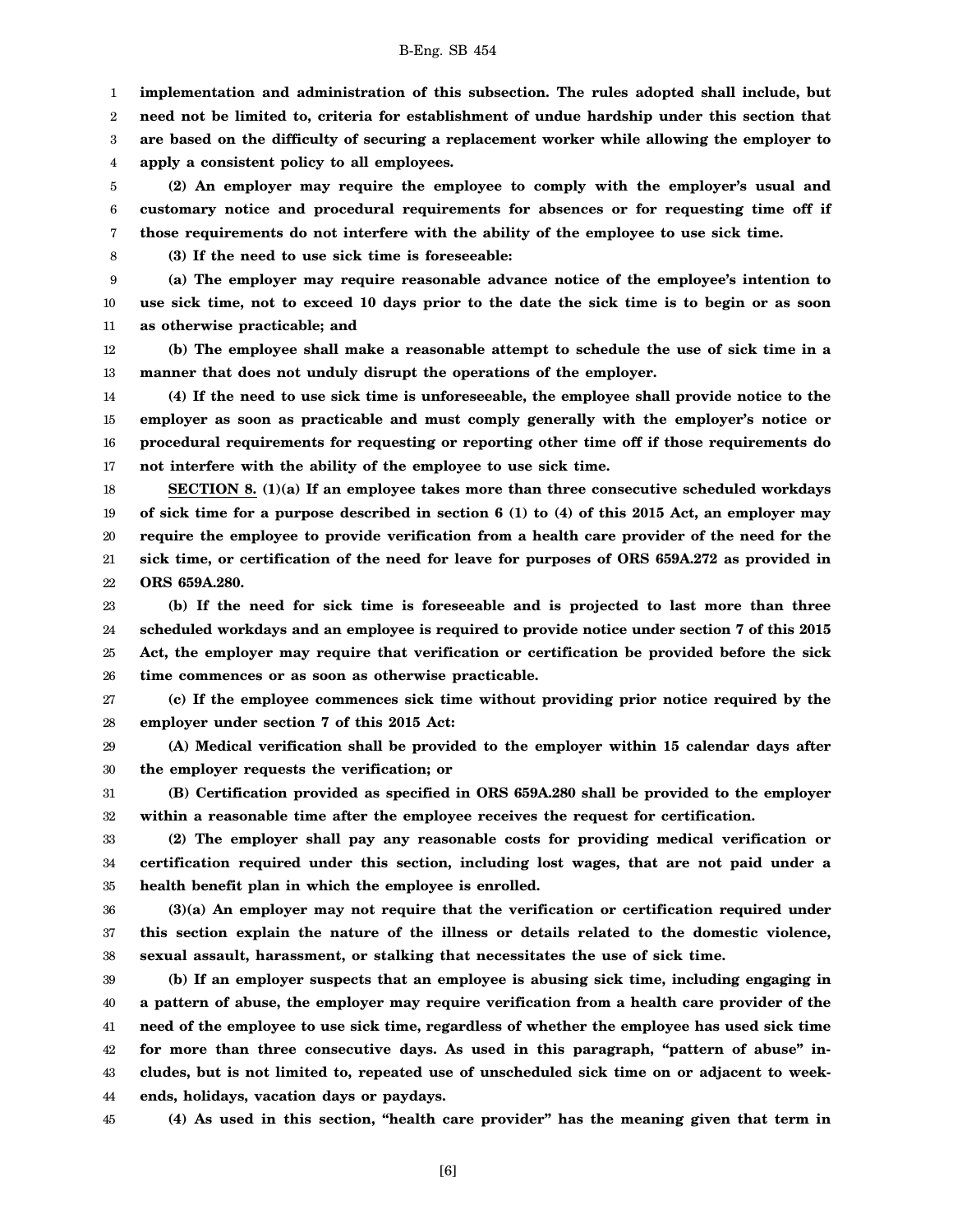1 **ORS 659A.150.**

2 **SECTION 9. (1) An employer shall:**

3 4 5 6 **(a) Provide written notification at least quarterly to each employee of the amount of accrued and unused sick time available for use by the employee. Inclusion of the amount of accrued and used sick time on the statement required under ORS 652.610 meets the requirements of this paragraph.**

7 8 9 **(b) Provide written notice of the requirements of sections 2 to 16 of this 2015 Act to each employee in accordance with rules adopted by the Commissioner of the Bureau of Labor and Industries.**

10 11 **(2) The notices provided under this section must be in the language the employer typically uses to communicate with the employee.**

12 13 **(3) The Bureau of Labor and Industries shall make available to employers a template that meets the required notice provisions of this section.**

14 15 16 17 **(4) Health information of an employee related to sick time is confidential and may not be released without the permission of the employee. Information pertaining to leave under ORS 659A.272 that is provided by an employee in accordance with sections 2 to 16 of this 2015 Act is confidential as provided in ORS 659A.280.**

18 19 20 21 **SECTION 10. Sections 2 to 16 of this 2015 Act establish minimum requirements pertaining to sick time and may not be construed to preempt, limit or otherwise affect the applicability of any employer policy, standard or collective bargaining agreement that provides for greater use of paid or unpaid sick time.**

22

**SECTION 11. It is an unlawful practice for an employer or any other person to:**

23 24 **(1) Deny, interfere with, restrain or fail to pay for sick time to which an employee is entitled under sections 2 to 16 of this 2015 Act;**

25 26 27 28 29 **(2) Retaliate or in any way discriminate against an employee with respect to any term or condition of employment because the employee has inquired about the provisions of sections 2 to 16 of this 2015 Act, submitted a request for sick time, taken sick time, participated in any manner in an investigation, proceeding or hearing related to sections 2 to 16 of this 2015 Act, or invoked any provision of sections 2 to 16 of this 2015 Act; or**

30 31 32 **(3) Apply an absence control policy that includes sick time absences covered under sections 2 to 16 of this 2015 Act as an absence that may lead to or result in an adverse employment action against the employee.**

33 34 **SECTION 12. (1) The requirements of sections 2 to 16 of this 2015 Act do not apply to an employee:**

35 36 **(a) Whose terms and conditions of employment are covered by a collective bargaining agreement;**

37 38 **(b) Who is employed through a hiring hall or similar referral system operated by the labor organization or a third party; and**

39 40 **(c) Whose employment-related benefits are provided by a joint multi-employer-employee trust or benefit plan.**

41 42 **(2)(a) The Home Care Commission created under ORS 410.602 shall establish a paid sick time policy for consumer employed home care workers.**

43 44 45 **(b) A policy for paid sick time for consumer employed home care workers implemented by the Home Care Commission that allows an eligible home care worker to accrue and use up to 40 hours of paid time off a year, including but not limited to sick time, is deemed to**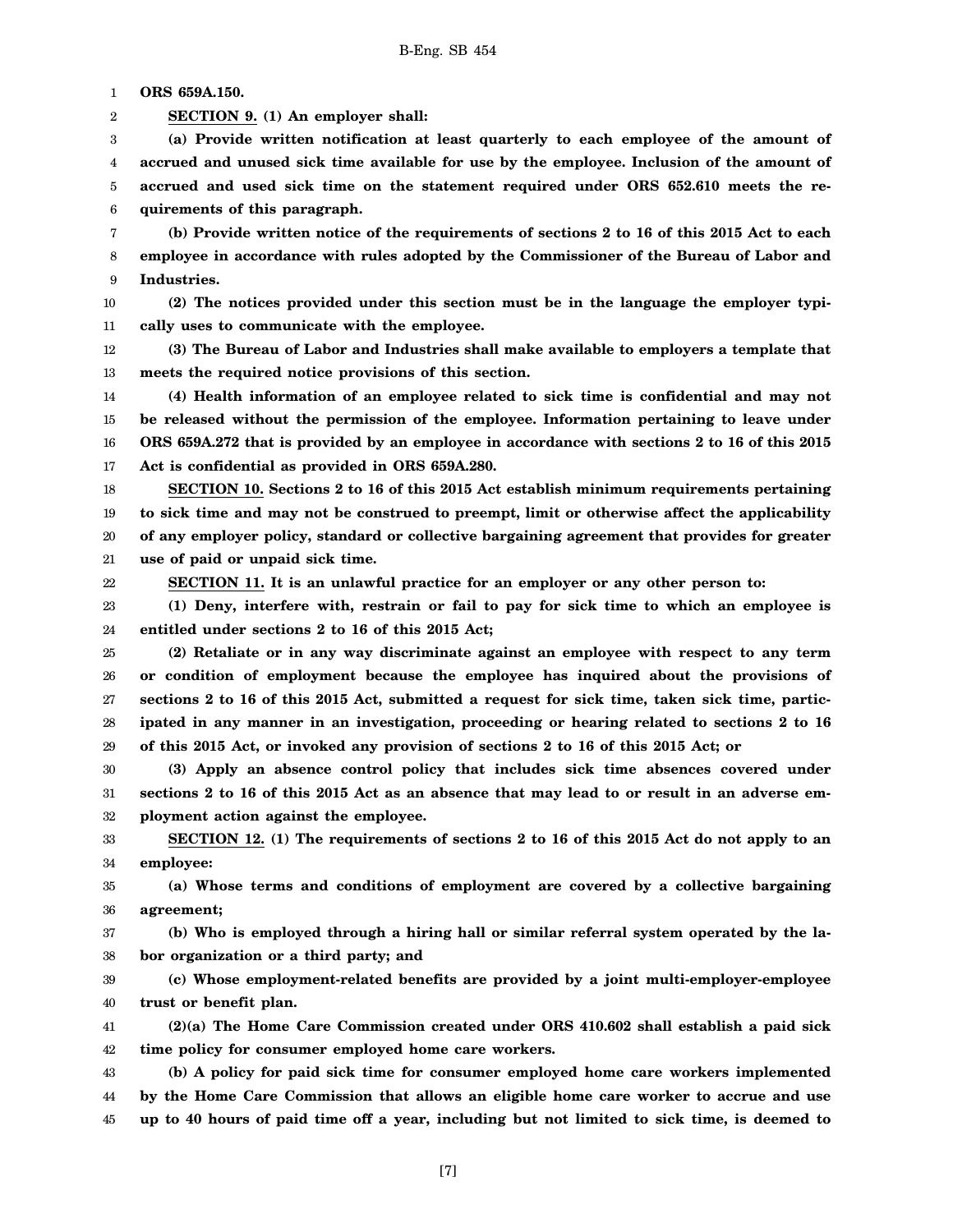1 2 3 4 5 6 7 8 9 10 11 12 13 14 15 16 17 18 19 20 21 22 23 24 25 26 27 28 29 30 31 32 33 34 35 36 37 38 39 40 41 42 43 44 45 **meet the requirements of sections 2 to 16 of this 2015 Act and is exempt from the provisions of sections 2 (6), 3 (5), 4, 7, 8 and 9 of this 2015 Act. (3) As used in this section, "consumer employed home care worker" has the meaning given the term "home care worker" in ORS 410.600. SECTION 13. (1) An employee asserting a violation of section 11 (2) or (3) of this 2015 Act may file a complaint with the Commissioner of the Bureau of Labor and Industries under ORS 659A.820 or a civil action as provided in ORS 659A.885. (2) The commissioner has the same enforcement powers with respect to the rights established under sections 2 to 16 of this 2015 Act as are established in ORS chapters 652 and 653. SECTION 14. The Commissioner of the Bureau of Labor and Industries: (1) Shall enforce the provisions of sections 2 to 16 of this 2015 Act; and (2) May adopt rules necessary for the implementation and enforcement of sections 2 to 16 of this 2015 Act. SECTION 15. The State of Oregon preempts all charter and statutory authority of local governments as defined in ORS 174.116 to set any sick leave requirements. SECTION 16. If any provision or application of sections 2 to 16 of this 2015 Act is determined to be invalid, the remaining provisions remain in force and have full effect, and the invalid provisions are declared severable. SECTION 17.** ORS 653.256 is amended to read: 653.256. (1) In addition to any other penalty provided by law, the Commissioner of the Bureau of Labor and Industries may assess a civil penalty not to exceed \$1,000 against any person [*who*] **that** willfully violates ORS 653.025, 653.030, 653.045, 653.050, 653.060 or 653.261 **or sections 3, 4, 5, 6, 7, 8, 9 and 10 of this 2015 Act** or any rule adopted thereunder. (2) In addition to any other penalty provided by law, the commissioner may assess a civil penalty not to exceed \$1,000 against any person [*who*] **that** intentionally violates ORS 653.077 or any rule adopted thereunder. (3) Civil penalties authorized by this section shall be imposed in the manner provided in ORS 183.745. (4)(a) All sums collected as penalties under this section shall be first applied toward reimbursement of costs incurred in determining the violations, conducting hearings under this section and addressing and collecting the penalties. (b) The remainder, if any, of the sums collected as penalties under subsection (1) of this section shall be paid over by the commissioner to the Department of State Lands for the benefit of the Common School Fund of this state. The department shall issue a receipt for the money to the commissioner. (c) The remainder, if any, of the sums collected as penalties under subsection (2) of this section shall be paid over by the commissioner to the Department of Human Services for the benefit of the Breastfeeding Mother Friendly Employer Project. The department shall issue a receipt for the moneys to the commissioner. **SECTION 18.** ORS 659A.885 is amended to read: 659A.885. (1) Any person claiming to be aggrieved by an unlawful practice specified in subsection (2) of this section may file a civil action in circuit court. In any action under this subsection, the court may order injunctive relief and any other equitable relief that may be appropriate, including but not limited to reinstatement or the hiring of employees with or without back pay. A

B-Eng. SB 454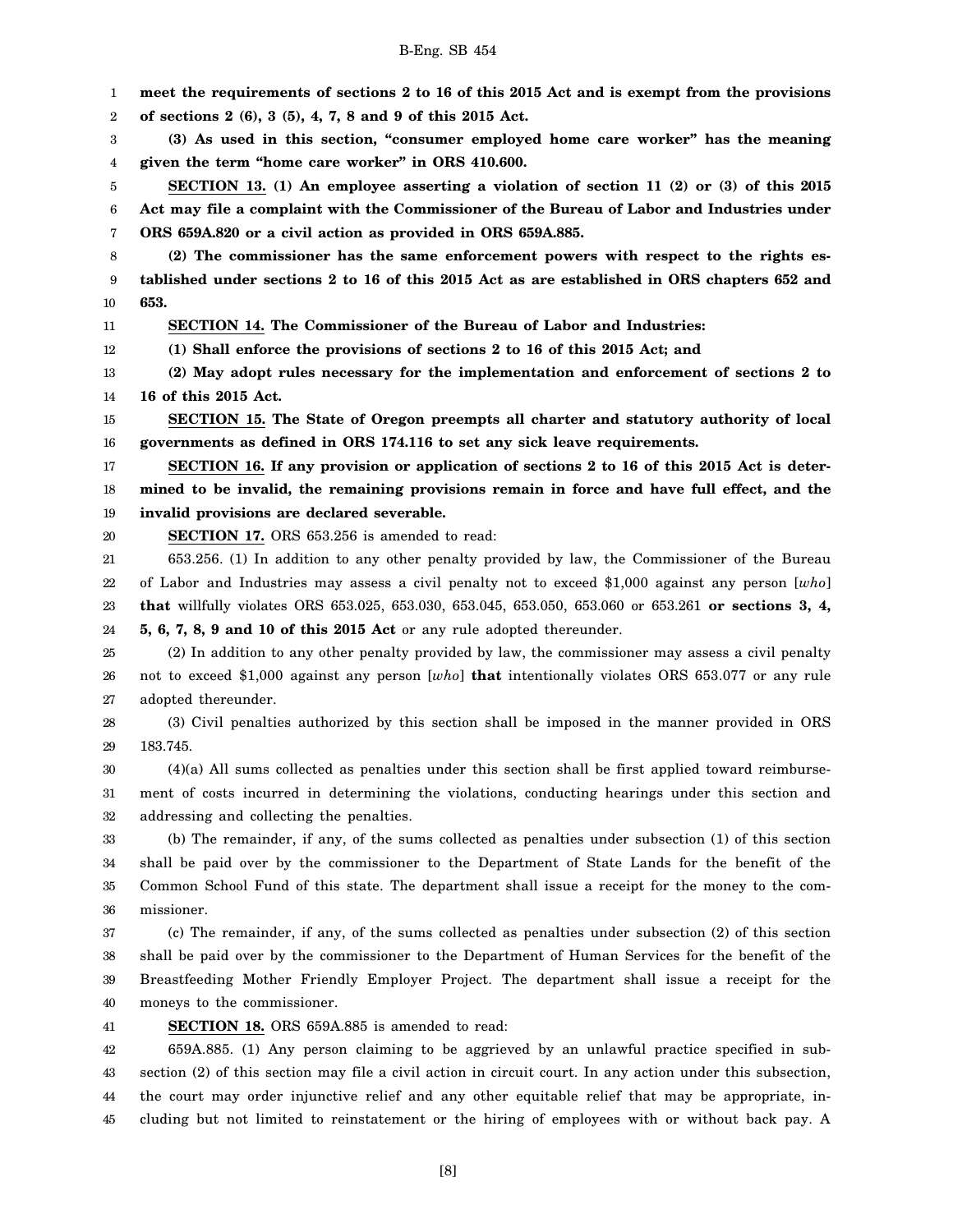1 2 3 4 5 6 court may order back pay in an action under this subsection only for the two-year period immediately preceding the filing of a complaint under ORS 659A.820 with the Commissioner of the Bureau of Labor and Industries, or if a complaint was not filed before the action was commenced, the twoyear period immediately preceding the filing of the action. In any action under this subsection, the court may allow the prevailing party costs and reasonable attorney fees at trial and on appeal. Except as provided in subsection (3) of this section:

7

(a) The judge shall determine the facts in an action under this subsection; and

8 9 (b) Upon any appeal of a judgment in an action under this subsection, the appellate court shall review the judgment pursuant to the standard established by ORS 19.415 (3).

10 11 12 13 14 15 (2) An action may be brought under subsection (1) of this section alleging a violation of ORS 10.090, 10.092, 25.337, 25.424, 171.120, 408.230, 408.237 (2), 476.574, 652.355, 653.060, 659A.030, 659A.040, 659A.043, 659A.046, 659A.063, 659A.069, 659A.082, 659A.088, 659A.103 to 659A.145, 659A.150 to 659A.186, 659A.194, 659A.199, 659A.203, 659A.218, 659A.228, 659A.230, 659A.233, 659A.236, 659A.250 to 659A.262, 659A.277, 659A.290, 659A.300, 659A.306, 659A.309, 659A.315, 659A.318, 659A.320 or 659A.421 **or sections 2 to 16 of this 2015 Act**.

16 17 18 (3) In any action under subsection (1) of this section alleging a violation of ORS 25.337, 25.424, 659A.030, 659A.040, 659A.043, 659A.046, 659A.069, 659A.082, 659A.103 to 659A.145, 659A.199, 659A.228, 659A.230, 659A.250 to 659A.262, 659A.290, 659A.318 or 659A.421:

19 20 (a) The court may award, in addition to the relief authorized under subsection (1) of this section, compensatory damages or \$200, whichever is greater, and punitive damages;

21

22 23 (c) Upon appeal of any judgment finding a violation, the appellate court shall review the judgment pursuant to the standard established by ORS 19.415 (1); and

24 (d) Any attorney fee agreement shall be subject to approval by the court.

(b) At the request of any party, the action shall be tried to a jury;

25 26 27 (4) In any action under subsection (1) of this section alleging a violation of ORS 652.355 or 653.060, the court may award, in addition to the relief authorized under subsection (1) of this section, compensatory damages or \$200, whichever is greater.

28 29 30 (5) In any action under subsection (1) of this section alleging a violation of ORS 171.120, 476.574, 659A.203 or 659A.218, the court may award, in addition to the relief authorized under subsection (1) of this section, compensatory damages or \$250, whichever is greater.

31 32 33 (6) In any action under subsection (1) of this section alleging a violation of ORS 10.090 or 10.092, the court may award, in addition to the relief authorized under subsection (1) of this section, a civil penalty in the amount of \$720.

34 35 36 37 38 39 40 41 (7) Any individual against whom any distinction, discrimination or restriction on account of race, color, religion, sex, sexual orientation, national origin, marital status or age, if the individual is 18 years of age or older, has been made by any place of public accommodation, as defined in ORS 659A.400, by any employee or person acting on behalf of the place or by any person aiding or abetting the place or person in violation of ORS 659A.406 may bring an action against the operator or manager of the place, the employee or person acting on behalf of the place or the aider or abettor of the place or person. Notwithstanding subsection (1) of this section, in an action under this subsection:

42 43 (a) The court may award, in addition to the relief authorized under subsection (1) of this section, compensatory and punitive damages;

44 45 (b) The operator or manager of the place of public accommodation, the employee or person acting on behalf of the place, and any aider or abettor shall be jointly and severally liable for all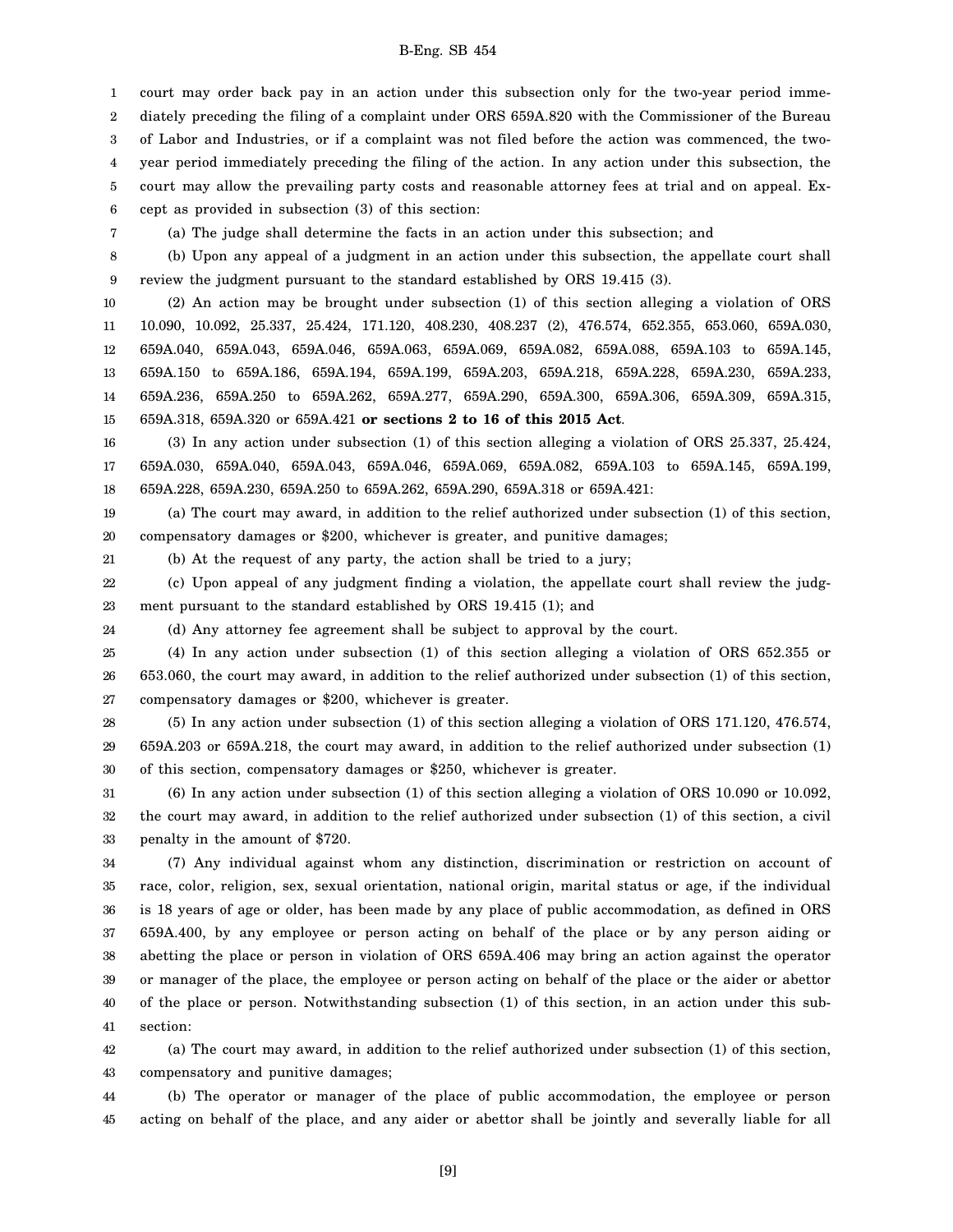1 damages awarded in the action;

2 (c) At the request of any party, the action shall be tried to a jury;

3 (d) The court shall award reasonable attorney fees to a prevailing plaintiff;

4 5 6 7 (e) The court may award reasonable attorney fees and expert witness fees incurred by a defendant who prevails only if the court determines that the plaintiff had no objectively reasonable basis for asserting a claim or no reasonable basis for appealing an adverse decision of a trial court; and

8 9 (f) Upon any appeal of a judgment under this subsection, the appellate court shall review the judgment pursuant to the standard established by ORS 19.415 (1).

10 11 12 13 14 15 16 17 (8) When the commissioner or the Attorney General has reasonable cause to believe that a person or group of persons is engaged in a pattern or practice of resistance to the rights protected by ORS 659A.145 or 659A.421 or federal housing law, or that a group of persons has been denied any of the rights protected by ORS 659A.145 or 659A.421 or federal housing law, the commissioner or the Attorney General may file a civil action on behalf of the aggrieved persons in the same manner as a person or group of persons may file a civil action under this section. In a civil action filed under this subsection, the court may assess against the respondent, in addition to the relief authorized under subsections (1) and (3) of this section, a civil penalty:

18

19

29 30 (a) In an amount not exceeding \$50,000 for a first violation; and

(b) In an amount not exceeding \$100,000 for any subsequent violation.

20 21 22 23 24 25 26 (9) In any action under subsection (1) of this section alleging a violation of ORS 659A.145 or 659A.421 or alleging discrimination under federal housing law, when the commissioner is pursuing the action on behalf of an aggrieved complainant, the court shall award reasonable attorney fees to the commissioner if the commissioner prevails in the action. The court may award reasonable attorney fees and expert witness fees incurred by a defendant that prevails in the action if the court determines that the commissioner had no objectively reasonable basis for asserting the claim or for appealing an adverse decision of the trial court.

27 28 (10) In an action under subsection (1) or (8) of this section alleging a violation of ORS 659A.145 or 659A.421 or discrimination under federal housing law:

(a) "Aggrieved person" includes a person who believes that the person:

(A) Has been injured by an unlawful practice or discriminatory housing practice; or

31 32 (B) Will be injured by an unlawful practice or discriminatory housing practice that is about to occur.

33 34 35 36 (b) An aggrieved person in regard to issues to be determined in an action may intervene as of right in the action. The Attorney General may intervene in the action if the Attorney General certifies that the case is of general public importance. The court may allow an intervenor prevailing party costs and reasonable attorney fees at trial and on appeal.

37 38 39 40 **SECTION 19. In addition to and not in lieu of any other appropriation, there is appropriated to the Bureau of Labor and Industries, for the biennium beginning July 1, 2015, out of the General Fund, the amount of \$402,879, which may be expended for carrying out the provisions of sections 2 to 16 of this 2015 Act.**

41 42 43 44 **SECTION 20. In addition to and not in lieu of any other appropriation, there is appropriated to the Department of Human Services, for the biennium beginning July 1, 2015, out of the General Fund, the amount of \$1,015,574, which may be expended for carrying out the provisions of sections 2 to 16 of this 2015 Act.**

45

**SECTION 21. In addition to and not in lieu of any other appropriation, there is appro-**